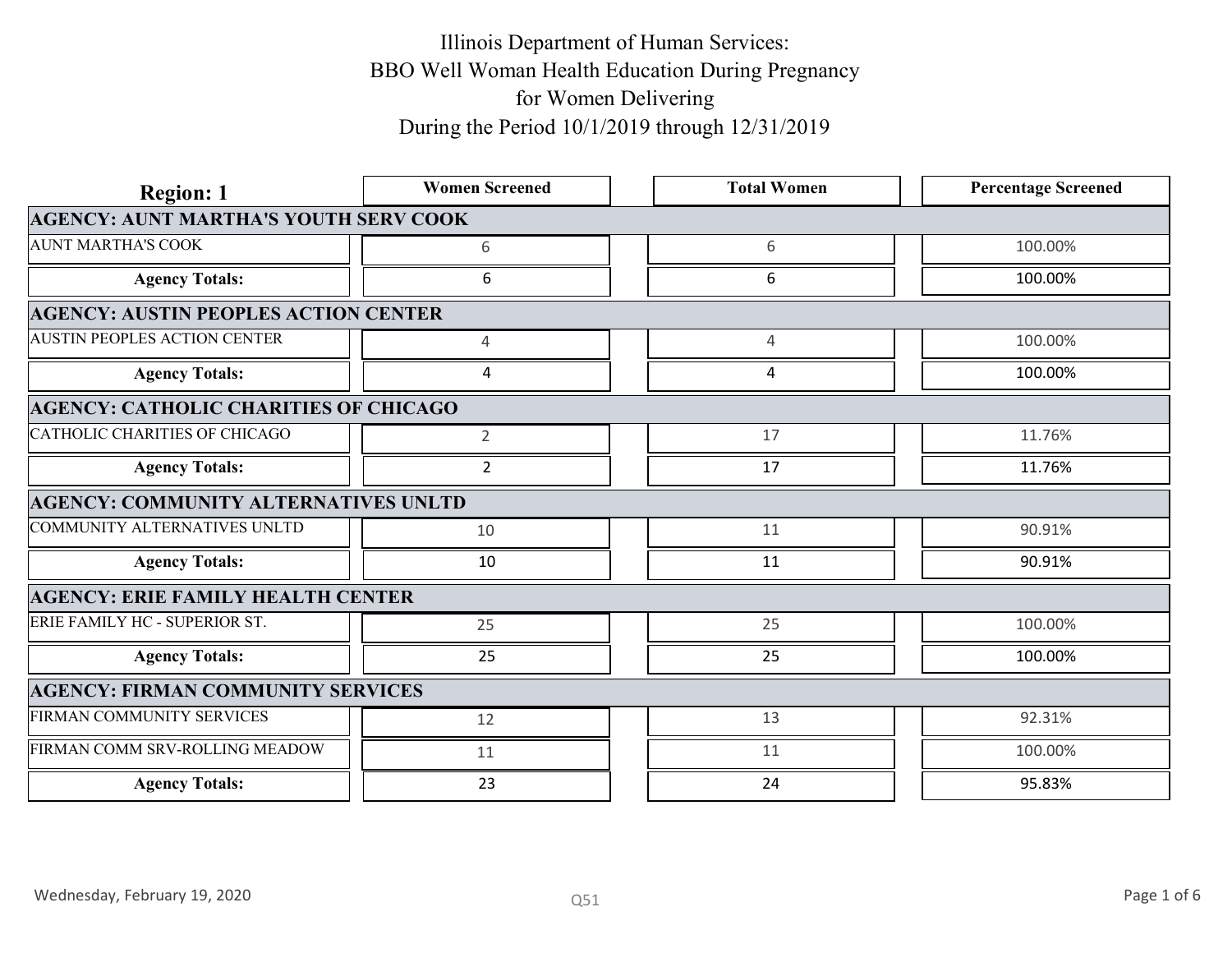| <b>Region: 1</b>                              | <b>Women Screened</b> | <b>Total Women</b> | <b>Percentage Screened</b> |
|-----------------------------------------------|-----------------------|--------------------|----------------------------|
| <b>AGENCY: LAWNDALE CHRISTIAN HC</b>          |                       |                    |                            |
| LAWNDALE CHRISTIAN HC                         | 6                     | 10                 | 60.00%                     |
| <b>Agency Totals:</b>                         | 6                     | $10\,$             | 60.00%                     |
| <b>AGENCY: NEAR NORTH HS - WINFIELD MOODY</b> |                       |                    |                            |
| NEAR NORTH HS - KOSTNER                       | 15                    | 16                 | 93.75%                     |
| <b>Agency Totals:</b>                         | 15                    | 16                 | 93.75%                     |
| <b>AGENCY: SINAI COMMUNITY INSTITUE</b>       |                       |                    |                            |
| SINAI CI-KLING                                | $7\overline{ }$       | 11                 | 63.64%                     |
| <b>Agency Totals:</b>                         | $\overline{7}$        | 11                 | 63.64%                     |
| <b>Region Totals:</b>                         | 98                    | 124                | 79.03%                     |
|                                               |                       |                    |                            |
|                                               |                       |                    |                            |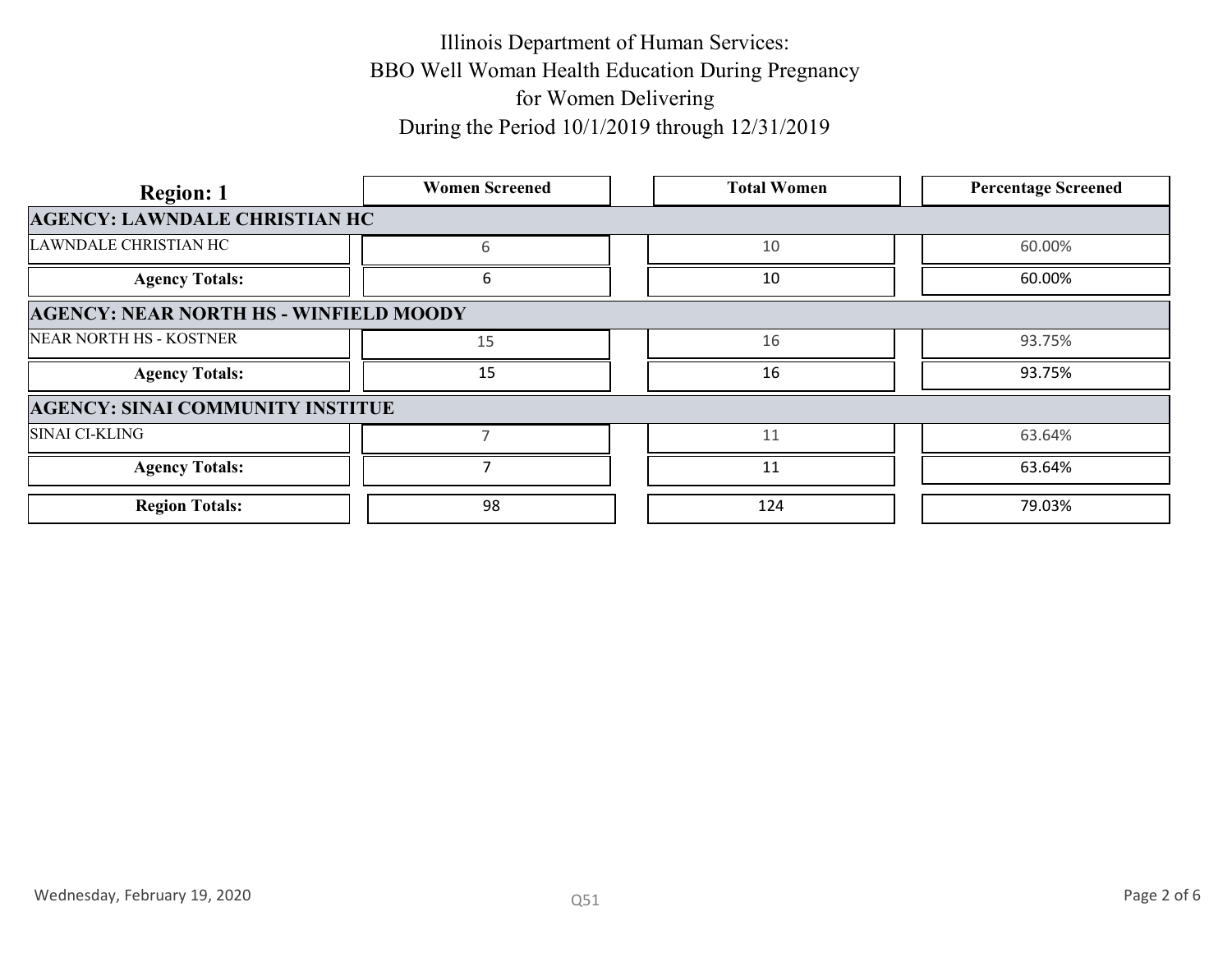| <b>Region: 2</b>             | <b>Women Screened</b> | <b>Total Women</b> | <b>Percentage Screened</b> |
|------------------------------|-----------------------|--------------------|----------------------------|
| <b>AGENCY: DUPAGE CHD</b>    |                       |                    |                            |
| <b>DUPAGE CHD - WHEATON</b>  | 16                    | 16                 | 100.00%                    |
| <b>Agency Totals:</b>        | 16                    | 16                 | 100.00%                    |
| <b>AGENCY: WILL CHD</b>      |                       |                    |                            |
| WILL CHD                     | 30                    | 30                 | 100.00%                    |
| <b>Agency Totals:</b>        | $30\,$                | 30                 | 100.00%                    |
| <b>AGENCY: WINNEBAGO CHD</b> |                       |                    |                            |
| WINNEBAGO CHD                | 5                     | 5                  | 100.00%                    |
| <b>Agency Totals:</b>        | 5                     | 5                  | 100.00%                    |
| <b>Region Totals:</b>        | 51                    | 51                 | 100.00%                    |
|                              |                       |                    |                            |
| Wednesday, February 19, 2020 | Q51                   |                    | Page 3 of 6                |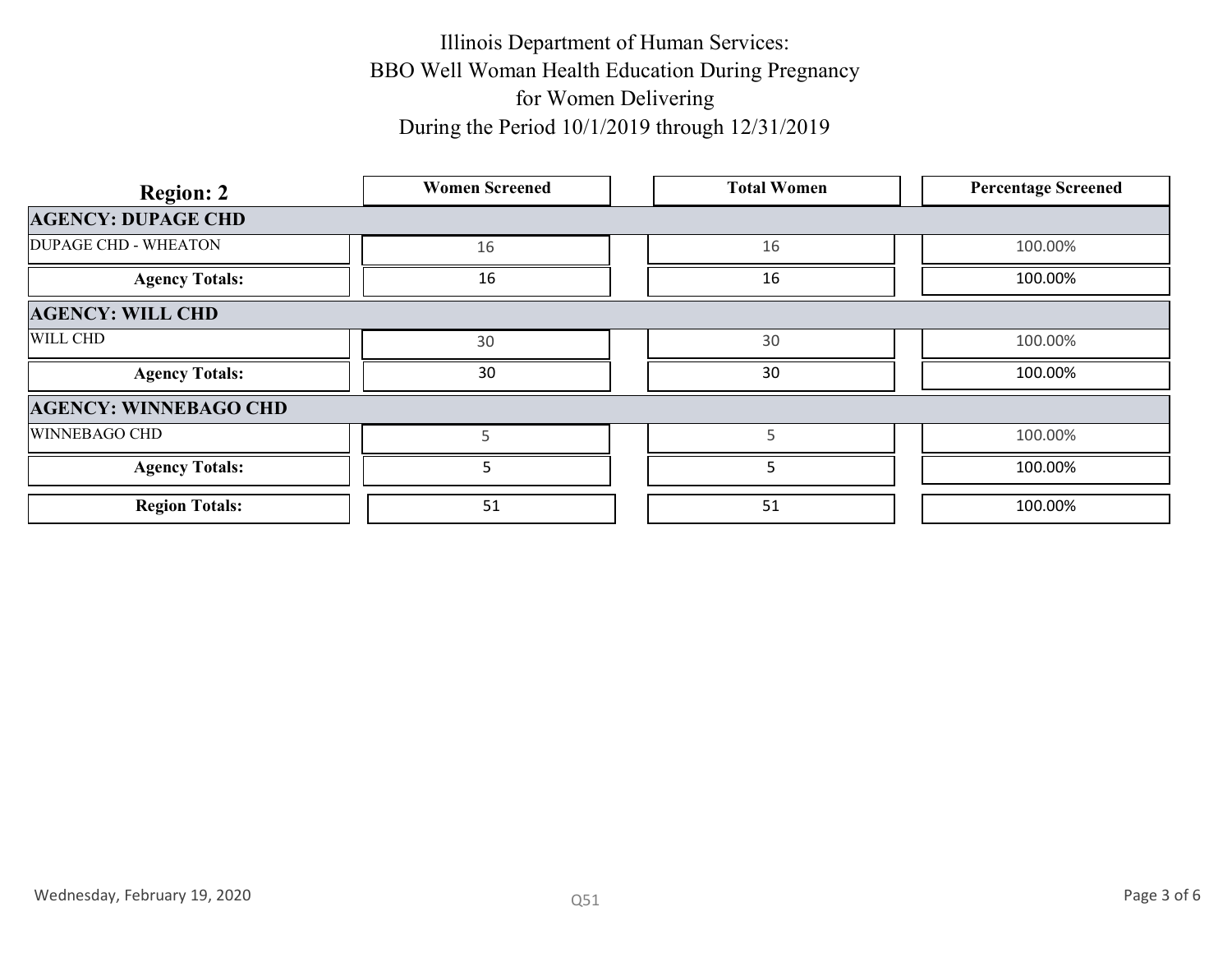| <b>Region: 3</b>              | <b>Women Screened</b> | <b>Total Women</b> | <b>Percentage Screened</b> |  |
|-------------------------------|-----------------------|--------------------|----------------------------|--|
| <b>AGENCY: LIVINGSTON CHD</b> |                       |                    |                            |  |
| <b>LIVINGSTON CHD</b>         | $\mathbf{1}$          | $\overline{2}$     | 50.00%                     |  |
| <b>Agency Totals:</b>         | $\mathbf{1}$          | $\overline{2}$     | 50.00%                     |  |
| <b>AGENCY: MASON CHD</b>      |                       |                    |                            |  |
| <b>MASON CHD</b>              | $\mathsf{3}$          | $\mathbf{3}$       | 100.00%                    |  |
| <b>Agency Totals:</b>         | $\overline{3}$        | $\overline{3}$     | 100.00%                    |  |
| <b>AGENCY: MCLEAN CHD</b>     |                       |                    |                            |  |
| MCLEAN CHD                    | $\overline{7}$        | $\overline{7}$     | 100.00%                    |  |
| <b>Agency Totals:</b>         | $\overline{7}$        | $\overline{7}$     | 100.00%                    |  |
| <b>AGENCY: TASC</b>           |                       |                    |                            |  |
| <b>TASC</b>                   | $\overline{2}$        | $\mathbf{3}$       | 66.67%                     |  |
| <b>Agency Totals:</b>         | $\overline{2}$        | $\mathbf{3}$       | 66.67%                     |  |
| <b>AGENCY: TAZEWELL CHD</b>   |                       |                    |                            |  |
| TAZEWELL CHD                  | $\mathsf{O}\xspace$   | $\mathbf{1}$       | 0.0%                       |  |
| <b>Agency Totals:</b>         | $\mathbf 0$           | $\mathbf{1}$       | 0.0%                       |  |
| <b>Region Totals:</b>         | 13                    | 16                 | 81.25%                     |  |
|                               |                       |                    |                            |  |
|                               |                       |                    |                            |  |
|                               |                       |                    |                            |  |
|                               |                       |                    |                            |  |
|                               |                       |                    |                            |  |
| Wednesday, February 19, 2020  | Q51                   |                    | Page 4 of 6                |  |
|                               |                       |                    |                            |  |
|                               |                       |                    |                            |  |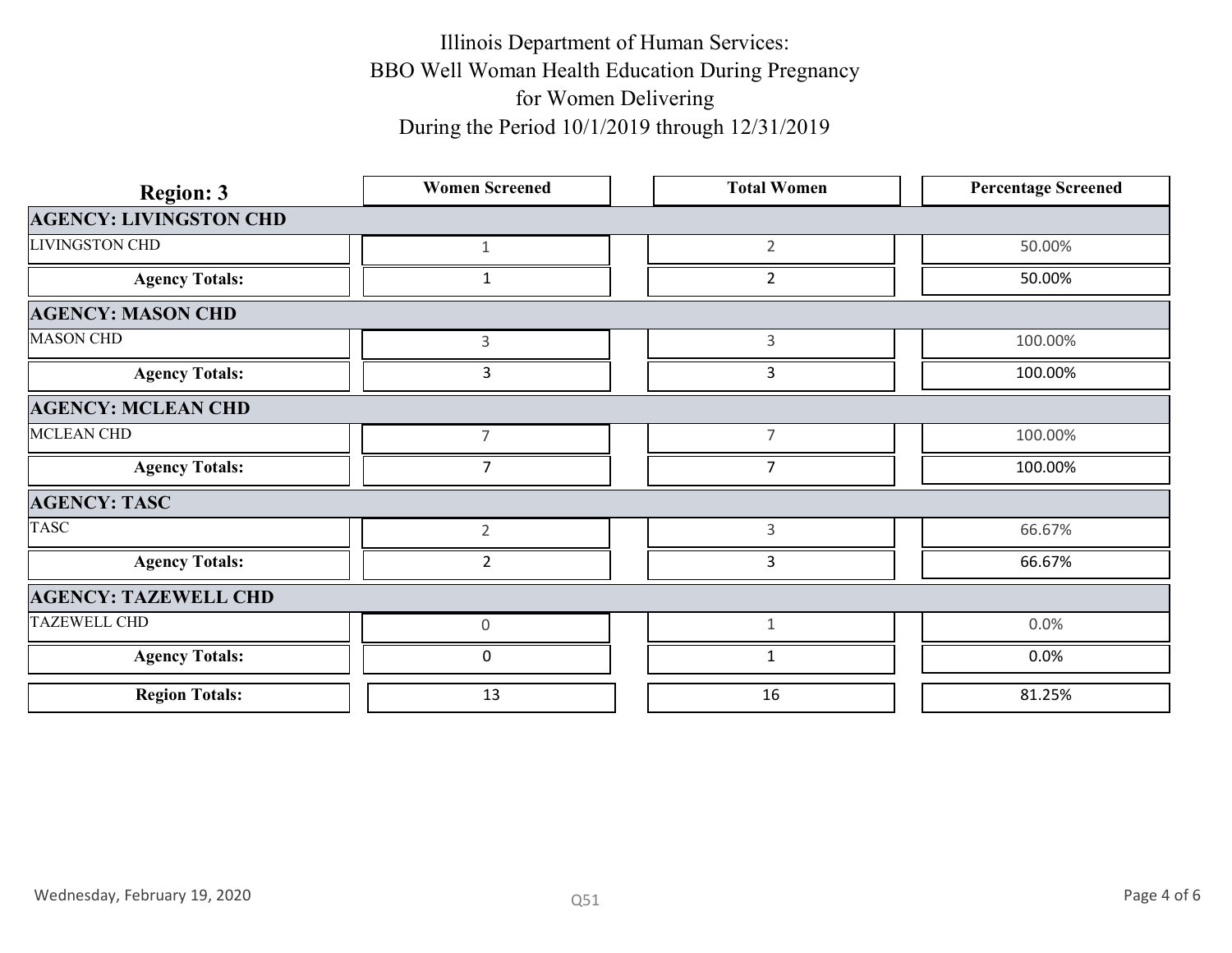| <b>Region: 4</b>             | <b>Women Screened</b> | <b>Total Women</b>      | <b>Percentage Screened</b> |
|------------------------------|-----------------------|-------------------------|----------------------------|
| <b>AGENCY: ADAMS CHD</b>     |                       |                         |                            |
| ADAMS CHD                    | 5                     | $5\phantom{.0}$         | 100.00%                    |
| <b>Agency Totals:</b>        | $5\overline{)}$       | 5                       | 100.00%                    |
| <b>AGENCY: MACON CHD</b>     |                       |                         |                            |
| <b>MACON CHD</b>             | $\mathbf{3}$          | $\overline{3}$          | 100.00%                    |
| <b>Agency Totals:</b>        | $\mathbf{3}$          | $\overline{\mathbf{3}}$ | 100.00%                    |
| <b>AGENCY: SANGAMON CHD</b>  |                       |                         |                            |
| SANGAMON CHD                 | $\mathbf{1}$          | $\mathbf{1}$            | 100.00%                    |
| <b>Agency Totals:</b>        | $\mathbf{1}$          | $\mathbf{1}$            | 100.00%                    |
| <b>Region Totals:</b>        | $\boldsymbol{9}$      | $9\,$                   | 100.00%                    |
|                              |                       |                         |                            |
| Wednesday, February 19, 2020 | Q51                   |                         | Page 5 of 6                |